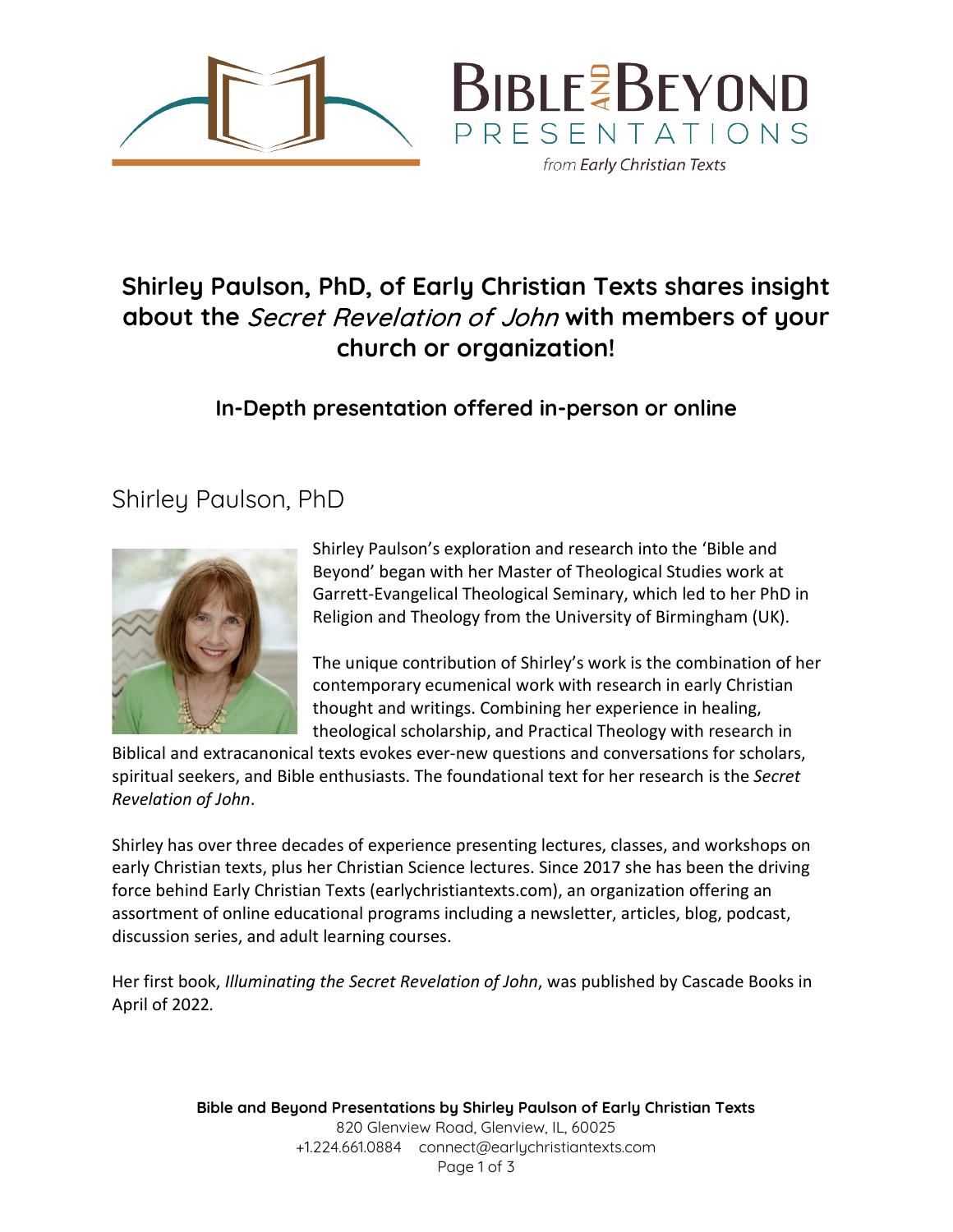

**BIBLEZE BEYOND** PRESENTATIONS

from Early Christian Texts

# Class Description

#### In-Depth Study of the *Secret Revelation of John* with special interest for Christian Scientists

The *Secret Revelation of John*, unearthed in 1945, has bewildered and excited scholars and religious thinkers ever since its discovery. It was found in central Egypt, near Nag Hammadi, with several other ancient writings. These writings, together and separately, have shifted scholars' views of early Christianity in startling ways. This one—the *Secret Revelation of John* offers a deeply spiritual understanding of creation, salvation, and healing, and was shared and appreciated by groups of early Christ people.

Christian Scientists will be surprised to discover unusual ideas that are strikingly similar to the teachings of Mary Baker Eddy. Shirley Paulson explains these topics in the context of the evolution of early Christianity and illuminates their significance for modern Christian Science healing practice and their enduring significance in the 21st century. Unlike the book included in the biblical canon (the Revelation *to* John), this relatively new discovery includes the whole Christian story: of creation, how evil operates in the world, and how the Savior saves.

## How the Classes Work

Onsite presentations are composed of live or prerecorded lectures interspersed with extensive in-person discussions, held over the course of one to three days for a maximum of eight hours of programming.

Online presentations include approximately two hours of prerecorded instruction which participants can watch at any time, and six hours (total) of scheduled interactive Zoom meetings for discussion of the material. The Zoom meetings can be configured to fit your organization's needs (six one hour sessions, three two hour sessions, or two three hour sessions).

Classes are offered throughout the year, either at your location or online. You choose the venue, time, and date of your event. Please contact Shirley for availability.